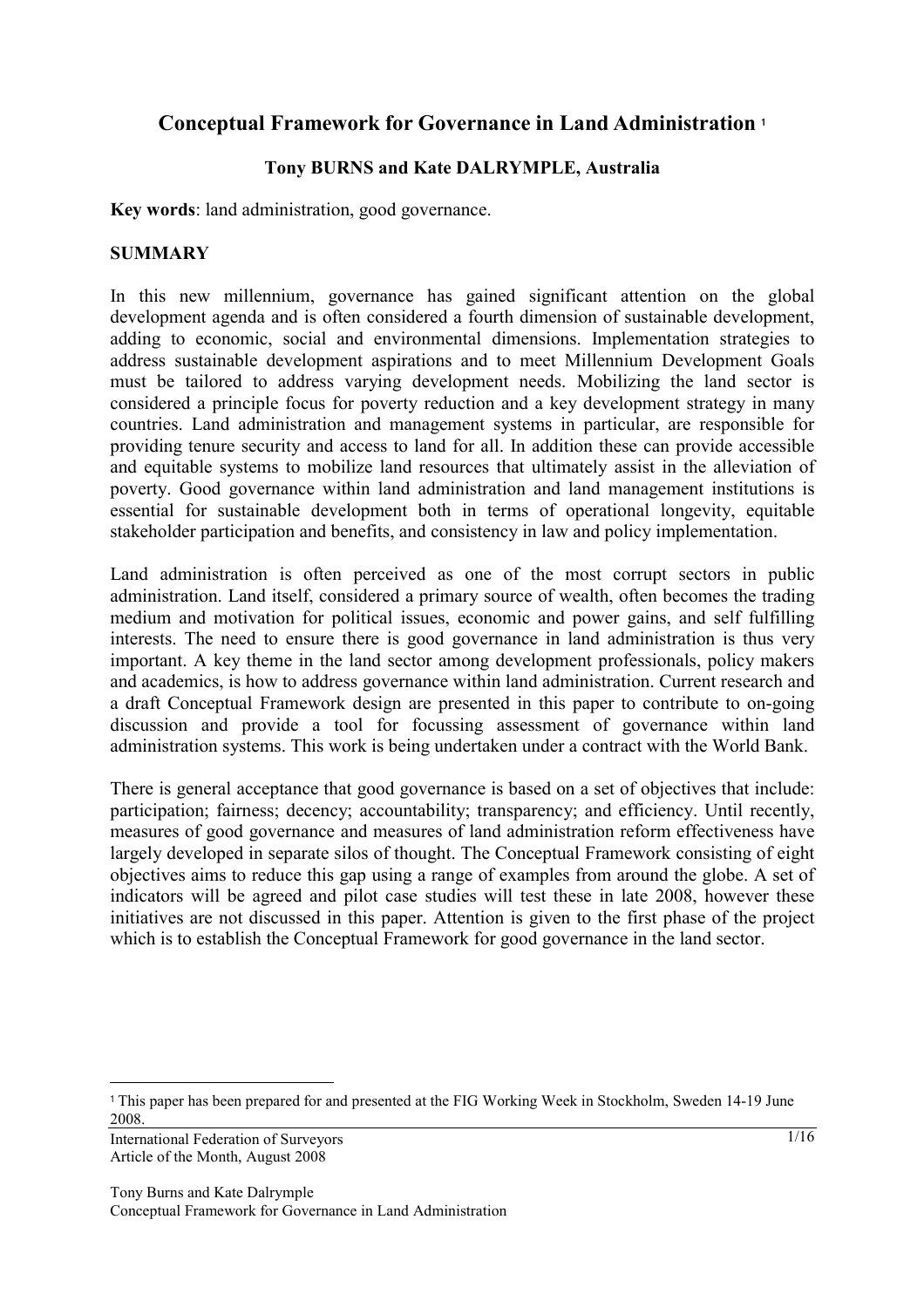### **1. INTRODUCTION**

It is almost trite nowadays to say that "land is a fundamental resource". The huge social, cultural and economic implications arising from land rights-based issues, many stemming from poor governance, are leading international news stories. Whether one is in a developed or developing nation, land or property is often ones' most important source of wealth and security. The concept of land as collateral to mobilizing capital is increasingly being embedded in developing nations. In addition to private wealth, the state economy, particularly at the local level, uses land fees and taxes as a significant source of government revenue. In terms of tenure security, formal recognition of rights can be vital for ensuring indigenous and other vulnerable groups have access to land. It can however initiate tensions of uncertainty between statutory and traditional groups or customs. Often the intense and conflicting demands on land resources are not well balanced. Land continues to be the basis of frequent social upheaval. Therefore much effort has been devoted to developing systems to administer land rights their use and value.

In most developing countries secure property rights are undermined by weak governance practices. Overlapping laws and regulations, weak institutions, limited accountability, and incomplete property registration systems create a fertile environment that lacks transparency. This environment gives rise to petty corruption as well as grand misuse and/or misappropriation of public resources. Petty corruption starts with low level government officials working in registration and taxation agencies seeking informal payments. This increases the cost of doing business and undermines the business environment. There are higher stakes where public resources are concerned, as weak governance in land administration enables political elites and senior government officials to illegally grab state properties, seeking large bribes in return of leasing or transferring state properties to investors. Often these acts also involve by-passing of development controls which can seriously affect vulnerable groups whom are unable to defend themselves or are unable to demand appropriate compensation. Weak governance will affect the poor in particular and may leave them marginalized and outside the law. Good governance in land administration is central to achieving good governance in society.

*'Senior politicians and public servants in cities all over the world manipulate or ignore the law and administration relating to land allocation and development so as to line their own pockets and those of their families, friends and political allies' (McAuslan 2002:27).*

Factors associated with governing land administration are numerous and complex. Untangling these factors, finding a balance towards cooperation between private, state and other interest groups and applying contextually appropriate concepts of good governance in land administration is being attempted in this current World Bank study. The scope of the study is much broader and more comprehensive than what can be delivered in this paper, the process in developing the Conceptual Framework, which is presented, may be considered as important as the end result. The process has involved developing a draft Conceptual Framework and indicators to measure governance in land administration; testing this draft framework and the indicators in five country case studies; analysing the results; and finally presenting

International Federation of Surveyors Article of the Month, August 2008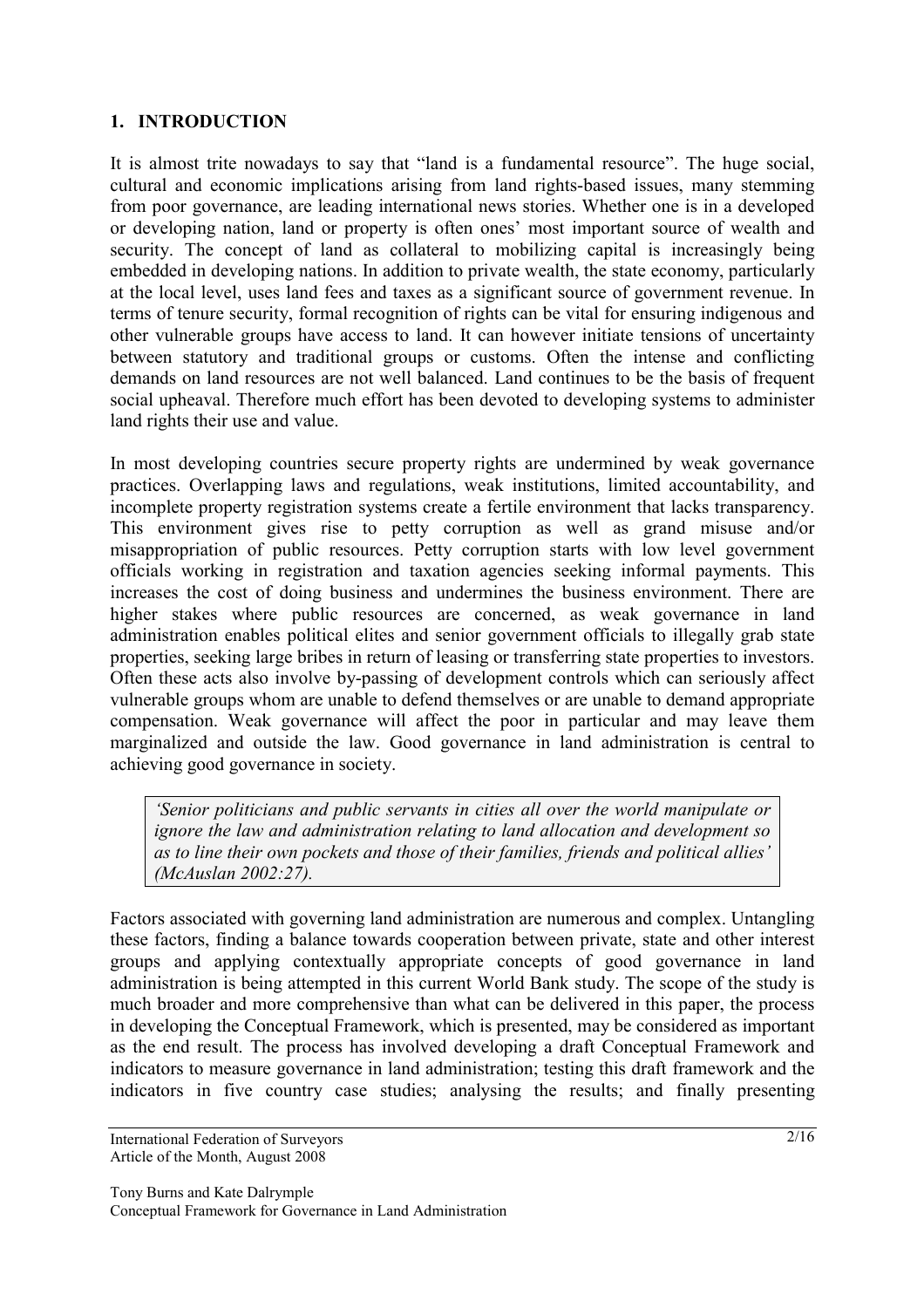recommendations of a Framework that will be useful for assessing governance in nations around the globe.

Developing the Conceptual Framework is an ongoing process. Initially it is shaped by desk studies of conceptual and empirical material to provide an overall project approach and deliver a comprehensive explanation of each objective that describes governance in land administration. It will be developed through open discussions, case study pilots in a sample of diverse countries and analysis of the field results. In this paper, we are able to present the key concepts of the study and approach, and an initial set of guiding objectives to consider in the assessment of good governance in land administration.

## **2. KEY CONCEPTS**

The essence of land administration typically involves processes that: manage public land, record and register private interests in land, assess land value, determine property tax obligations, define land use and management governance systems, and support the development application and approval process for land use. Land administration systems should perpetuate policies of tenure security and access for all. Land management on the other hand is associated with the activities on the land and natural resources, including such activities as land allocation, use planning and resource management, simultaneously considering some inherent aspects of land administration. Land administration systems provide a set of tools that support land management. These tools typically operate within a country specific framework established by land policy and the legal, social and environmental background of a particular jurisdiction (Burns 2007).

During the last decade, a common understanding and practice of land administration has evolved. Recognising there is no blue print or 'one size fits all' model; there may be some applicable 'best practices' associated with the different system tools. Using land administration principles as a platform, how does one then adopt principles of 'governance' to shape a Conceptual Framework, particularly one that will be used as the scope to measure performance? An appreciation of the separate silos of governance principles is required and then combining these using an understanding of existing operational encounters and functional arrangements.

The introduction of governance principles attempts to capture a more holistic approach to measuring land administration than purely quantitative measures of effectiveness. Momentum for incorporating governance in the development agenda has been building over the past decade highlighting the importance of governments and corporate institutions to commit to socially and economically responsible sustainable development. Good governance is recognized as a platform for achieving development potential, implementing effective and efficient systems and ensuring good management through all levels of society. The World Bank Institute defines governance as:

International Federation of Surveyors Article of the Month, August 2008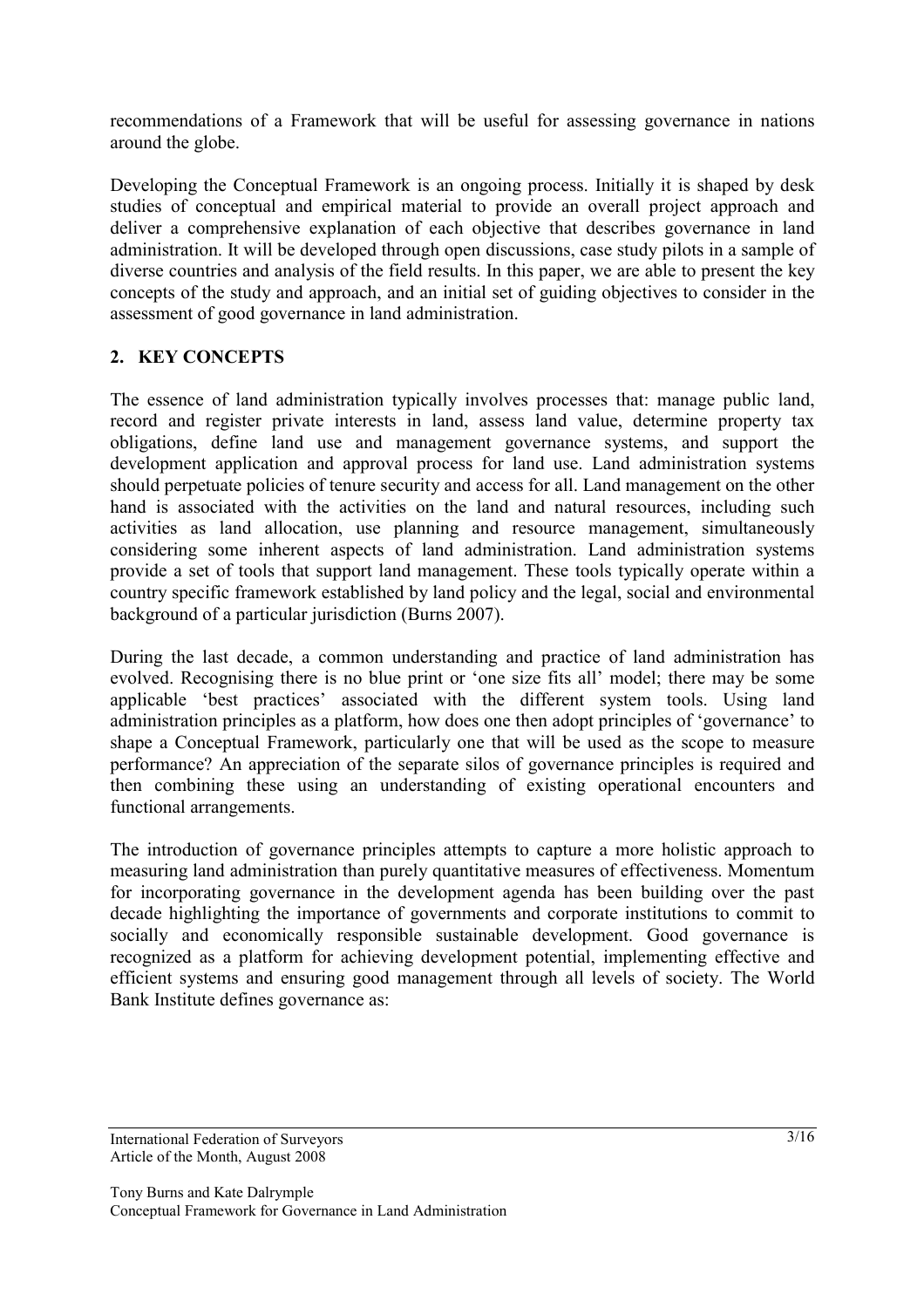*…"the set of traditions and institutions by which authority in a country is exercised. This includes (1) the process by which governments are selected, monitored and replaced, (2) the capacity of the government to effectively formulate and implement sound policies, and (3) the respect of citizens and the state for the institutions that govern economic and social interactions among them."* 

Other organizations have developed their own governance definitions, some more widely applicable, "*the process of decision-making and the process by which decisions are implemented (or not implemented)*." (UNESCAP)

It is even more difficult to define 'good governance'. Therefore it is generally accepted that good governance is based on a set of principles that include: participation; fairness; decency; accountability; transparency; and efficiency. Often references are also made to responsiveness, consensus orientated, equitability, inclusiveness (UNESCAP) and subsidiarity. There is an increased agenda on embedding 'good governance' into programs, projects and the functioning of institutions, some attempts have been made to integrate these principles within land administration reform strategies.

The most definitive efforts to apply the principles are reflected in FAO's recent Land Tenure Series Publication, "Good governance in land tenure and administration" (2007). Prior to this UNHabitat launched the Global Campaign on Urban Governance in 1999 to support the implementation of the Habitat Agenda goal of "sustainable human settlements development in an urbanizing world." A key outcome of this campaign was the Urban Governance Index (UNHabitat 2004). Governance is an integral feature of improving strategies to meet Millennium Development Goals. As a result the Oslo Governance Centre was established as part of the UNDP's global policy network for democratic governance under the Bureau for Development Policy, and other organizations are following suit. Other projects and activities of organizations such as IFAD, IFPRI, ILC, and FIG are contributing to the dialogue for innovations on improving governance in land administration.

Donor governments and agencies also have a high stake in developing analysis tools for governance in their aid programs where land sector components are often substantial. An example of this is the Millennium Challenge Account that attempts to pre-qualify countries to determine their eligibility for development assistance using five key principles of good governance. These good governance principles are: free and fair elections; independent judiciary and the rule of law; freedom of speech and press; absence of corruption; and government investment in basic social services*.* In a summary paper by Dobriansky (2003), it is stated that "[t]hese principles constitute the foundations of modern democracy and create the underpinning to establish capital markets and spur foreign and domestic investment." (Dobriansky 2003). While this may be considered a narrow interpretation of the aims of 'development', it does echo the development agenda of numerous governments.

Land governance from the traditional sense can be loosely defined as the range of political, organizational and administrative processes through which communities articulate their interests, their input is absorbed, decisions are made and implemented, and decision makers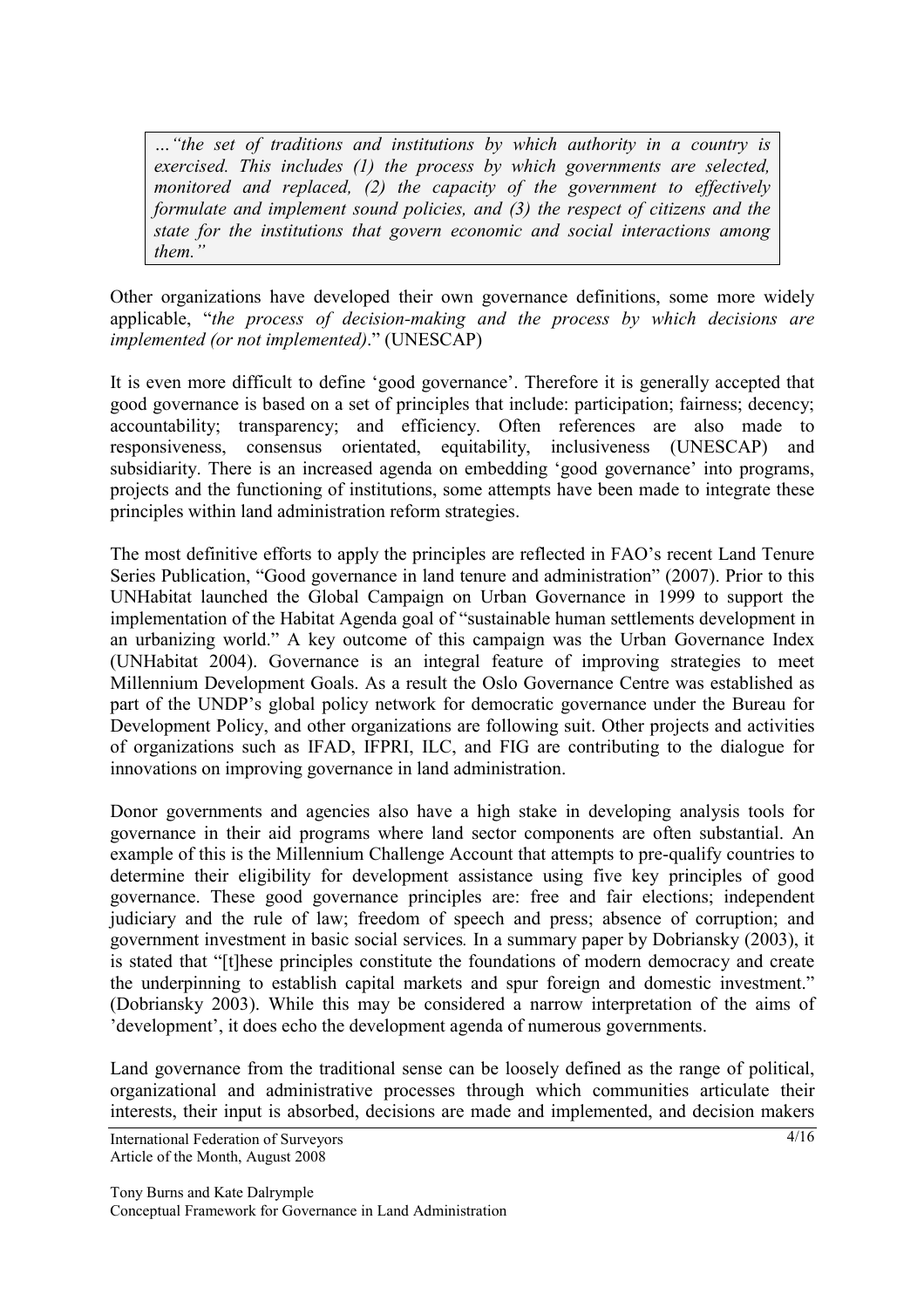are held accountable in the administration, development and management of land rights and resources and the delivery of land services. Governance involves an analysis of both formal and informal actors involved in decision-making, the implementation of decisions made and the formal and informal structures that have been set in place to arrive at and implement the decision.

# **3. APPROACH TO GOVERNANCE IN LAND ADMINISTRATION**

Development practitioners of all persuasions recognize the importance of governance and the rule of law as an essential precondition for economic and social development. In many contexts, land is identified as one of the most corrupt sectors together with the judiciary and the police. Still, given the complexity of land issues virtually everywhere and the fact that institutional arrangements are highly country specific, no systematic guidance is available to diagnose and benchmark land governance and to contribute to improving it over time.

The overall approach used in this study for attempting to achieve this systematic guidance is summarized in Figure 1. The development of a conceptual framework began with a comprehensive review of land administration systems, both formal and informal and of recent project experience in strengthening land administration systems. Informed also by the governance literature, central to the Conceptual Framework is the development of a coherent set of eight statements that set out objectives for good governance in land administration. These eight objectives are discussed in Section 4. These formed a platform on which key policy questions could be developed for country level investigation. These key policy questions, whilst superficially appearing to be simple yes/no responses are expected to be far more complex responses of either 'yes, but' or 'no, but' followed by an explanation of circumstances not covered by a simple 'yes' or 'no' response. In addition a a set of numerical indicators that assess the status of the objectives in good governance are to be developed.

The information gathered in responding to the key policy issues and quantitative indicators for each of the country case studies will be used to develop a strategy for good governance in land administration for that country. Strategies remain based on the global governance framework but with country specific relevance. In designing the Conceptual Framework it is important to consider how a country-based application of the Framework can contribute to informing decision makers on how to improve governance in land administration for that jurisdiction.

International Federation of Surveyors Article of the Month, August 2008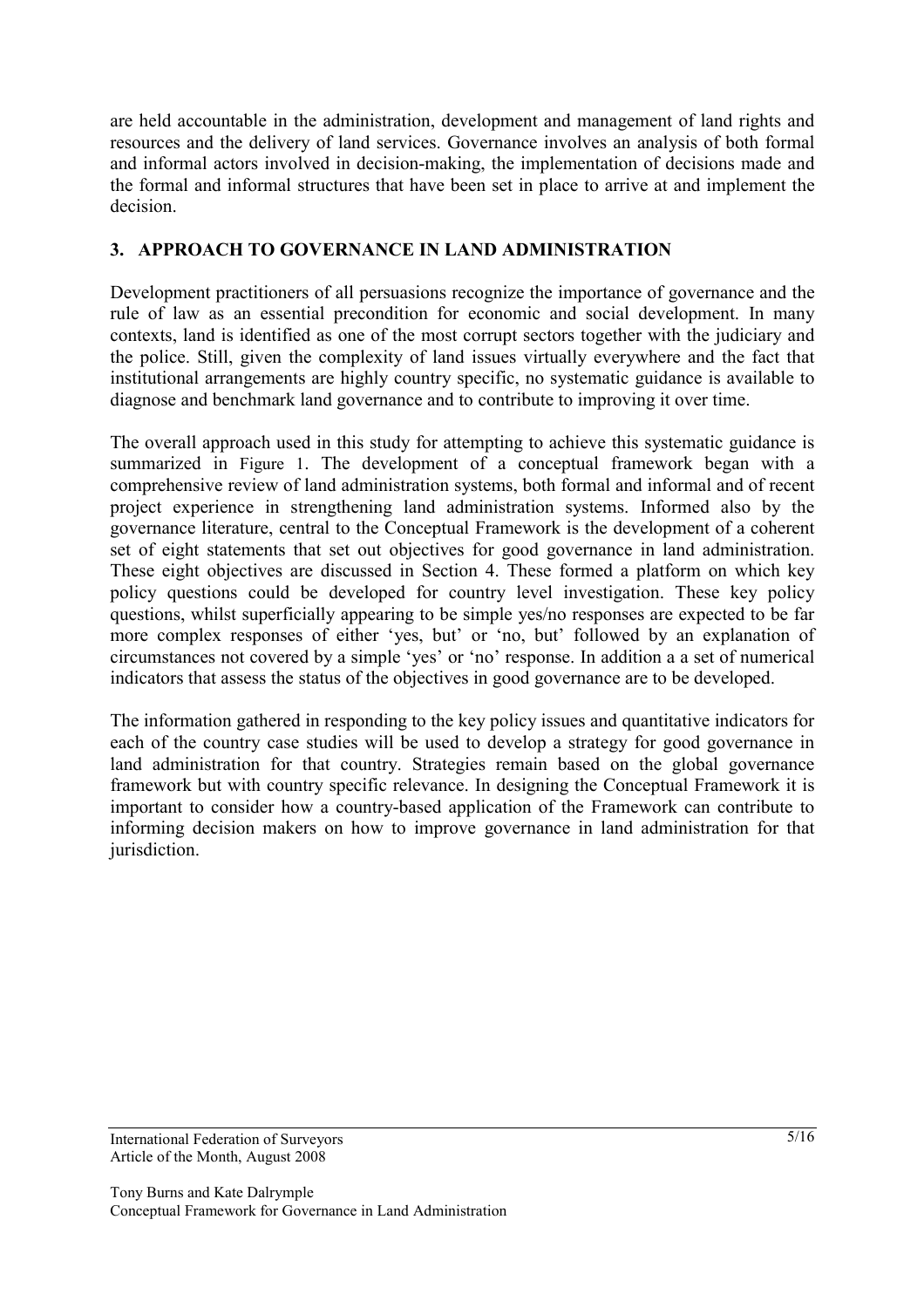

**Figure 1 -** Approach to Improving Governance in Land Administration

Development and governance assumptions can be contextualized greatly by studying the political economy and addressing the externalities impacting on various situations. Central to the Conceptual Framework approach is the two pronged approach stemming from the objectives. One area concentrates on an assessment of the political economy, primarily looking at factors affecting the historical and current land administration arrangements and policies, land market activities, and other social and economic drivers of development of the country. The second considers empirical data guided by more quantitative studies that will result in producing an indicator for comparative assessment, preferably indicators that can be replicated for comparison over time and possibly locations, whether these are inter or intraregional.

Integrating studies of the policy context and an analysis of other indicators is necessary to evaluate underlying causes or rationales for a specific quantitative indicator. For example, a low indicator for the number of registered transactions as a percentage of registered properties could be due to a number of factors: poorly developed land markets; low land market activity; little participation in the formal system (which could in turn be due to high transaction costs and/or an inefficient land administration system); low community awareness etc.

Governance in land administration certainly does not occur in isolation to other levels of development and a range of social, political and economic constructs. The main objectives and development of the indicators should not be considered solely in terms of land administration 'best practice', but what is "good enough governance" (Grindle 2007) and what alternatives may be more applicable. The framework should be approached as an assessment tool that is considered along a continuum of various stages of achieving good governance throughout land administration. Therefore, pragmatic and tangible reform strategies in the context of the stage of development of a particular country can be derived.

International Federation of Surveyors Article of the Month, August 2008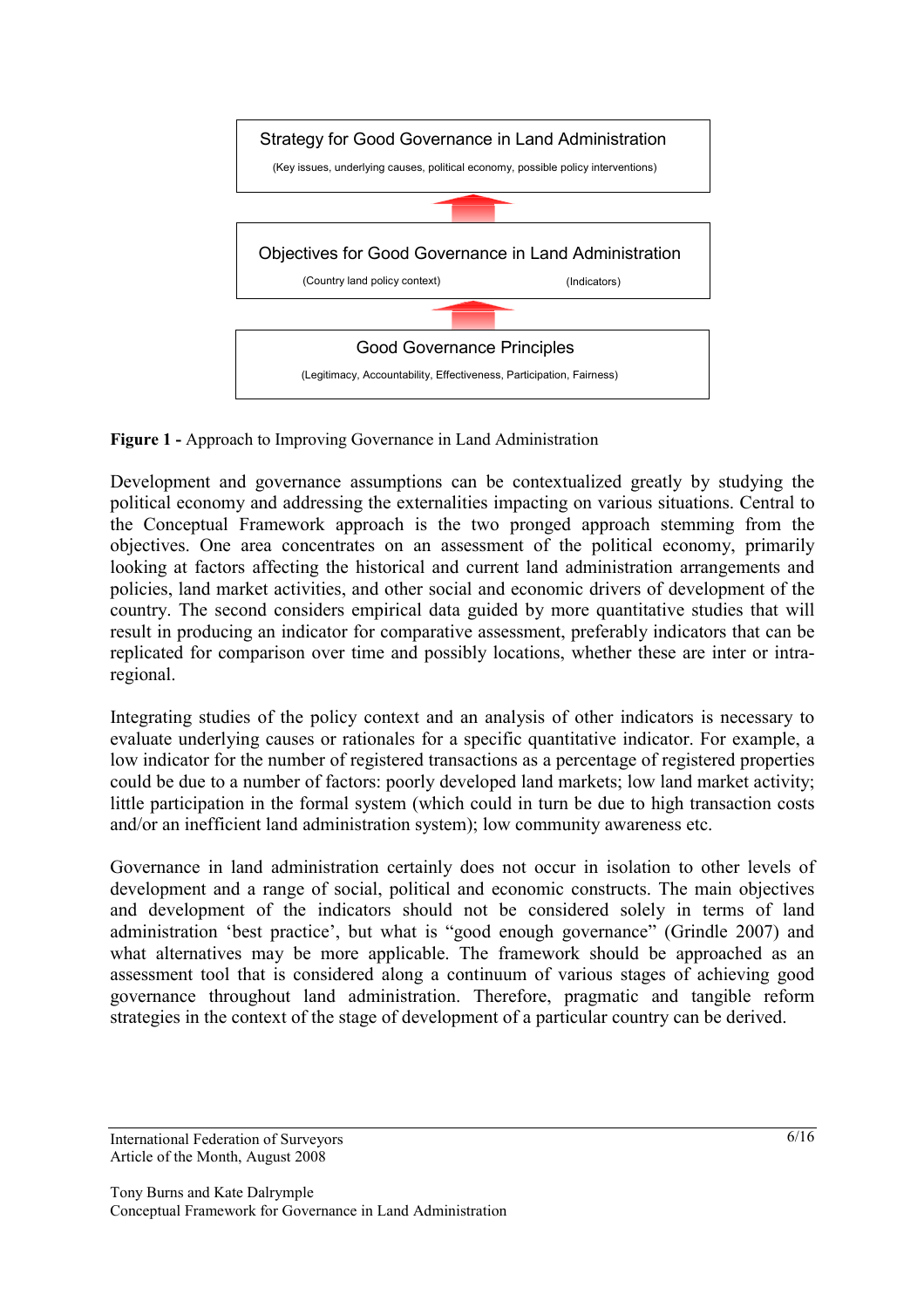## **4. LAND ADMINISTRATION GOVERNANCE OBJECTIVES**

The focus at this stage of the project is developing a set of statements that set out a coherent framework of objectives for good governance in land administration. Indicators will develop as a result of an accepted set of objectives that can be consistently investigated at the grassroots level. The following statements for eight objectives for good governance in land administration have been developed. The objectives are based on experience with projects in the land sector and have been refined during the study in discussions with a broad crosssection of stakeholders and participants in the land sector. The objectives of good governance were also developed from an understanding of the implications of ineffective, inequitable and poorly functioning land administration systems. Weak governance in land administration is a key contributor to issues of: informal modes of service delivery, corruption, illiquidity of assets, limited land markets, tenure insecurity, inaccurate and unreliable records, informal settlements, unrealized investment potential in property, land speculation and encroachment, idle and unproductive use of land, inequitable land distribution, social unrest, and inadequate provisions of infrastructure. While this list of issues is extensive, it is not exhaustive. There are numerous more direct and indirect negative impacts as a result of poor governance in land administration.

Considering these issues and nature of land administration, good governance in land administration occurs where:

- 1. Land policy is in line with principles of fairness and equity
- 2. A variety of accepted and socially legitimate rights are legally recognized and can be recorded
- 3. Land management and associated instruments (zoning and development control plans, conservation plans, etc.) are justified by externalities and undertaken in an efficient, transparent manner.
- 4. Land administration institutions have clear mandates and operate transparently, costeffectively and sustainably
- 5. Information provided by the land administration system is reliable, sufficient, and accessible at reasonable cost
- 6. Management, acquisition and disposal of public land follows clear procedures and is applied transparently
- 7. Property valuation serves public and market needs and property taxation is clear and efficient in support of policy
- 8. Judicial and non-judicial institutions are accessible with clear mandates and resolve disputes fairly and expeditiously.

### **Objective 1 – Land Policy in line with Principles of Fairness and Equity**

Land policy is the foundation on which the systems in a country for land management, land administration and land development are built. Policy endorsed by a high authority should be based on principles of good governance focusing on efficiency, equity and accountability.

The implications of weak governance from deficiencies in policy include tenure insecurity, encroachment and exclusion on access to land, informal modes of service delivery, limited land markets, increased administrative corruption and state capture, and increased land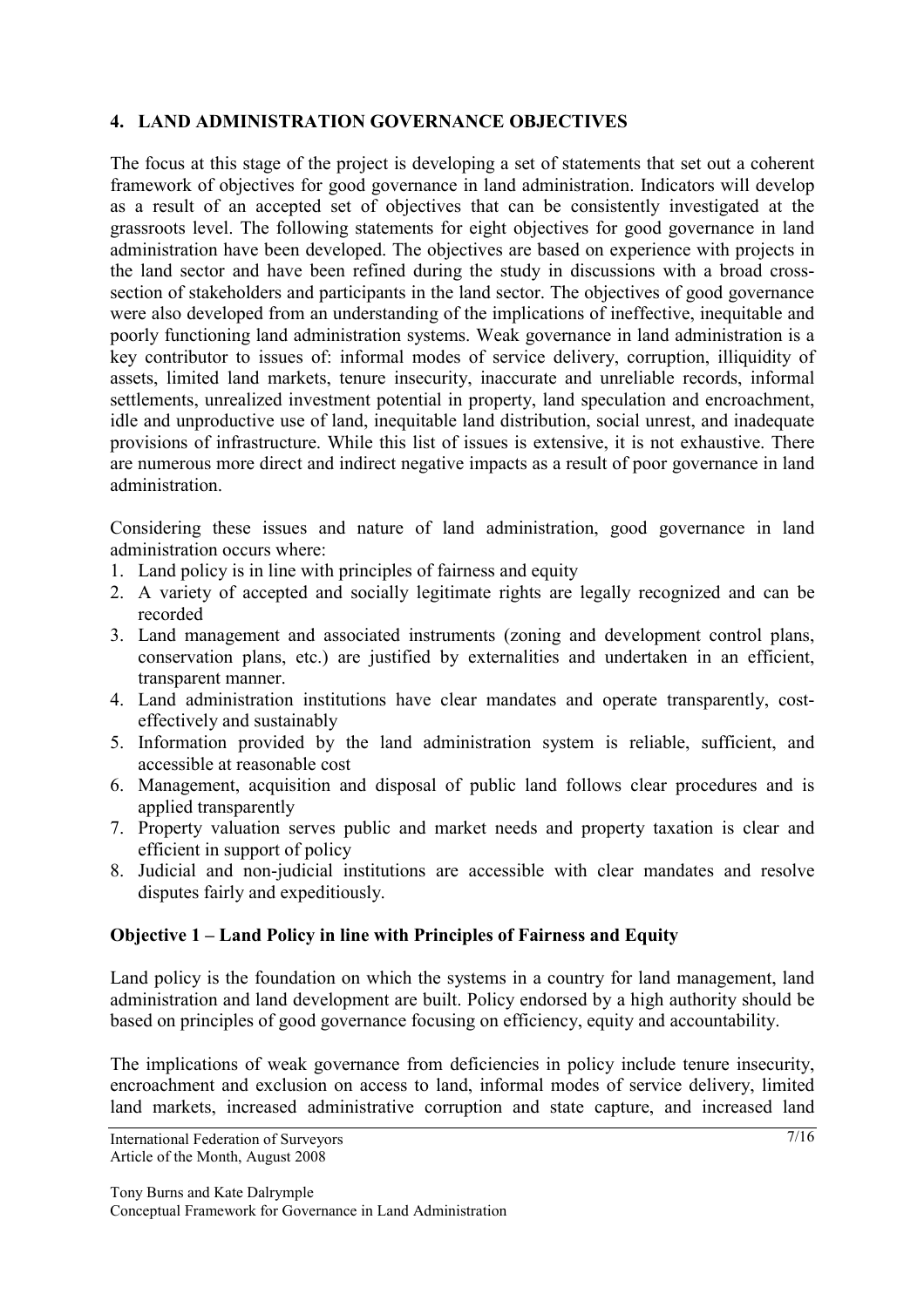disputes. Functional ambiguity among institutions often equates to agencies acting unilaterally and out of touch with community expectations and desires.

Land policy typically has to recognize that there is a variety of land tenure regimes in a country. In practice, a continuum of tenure rights can be observed, especially in the context of developing countries where different sources of law and different tenure regimes may coexist. There is thus a diversity of tenure situations, ranging from the most informal types of possession and use to full ownership.

In most countries land is administered in a number of separate systems or 'silos'. These silos include the important silo that registers private rights in land. Other silos that might exist in a country include those that administer: public land, land reserved as forest land, land reserved for protected areas, land held under customary tenure, land used for agriculture and land used for mining. Much of the uncertainty in rights in countries with administrative 'silos' is due to uncertainty regarding the extent of the jurisdiction for each silo and overlapping silo jurisdictions.

A key strategy to address the problems arising from administrative silos, particularly in an environment of limited rule of law, is the adoption of a holistic approach to land administration through policy formulation and/or legislative reform. National land policies and comprehensive legislative frameworks have been developed in many countries, particularly in Africa where about 15 countries have formulated new land policy and enacted in the past two decades new legislation which recognizes existing and future private property rights. This has involved significant effort and consultation. However this effort has often resulted in little change in the formal recognition of rights. In Africa a large part of the problem has been difficulty in funding and implementing the new laws.

An alternative approach to the holistic approach to policy formulation and legislative reform is developing policy and legislation in a piecemeal approach. This is the traditional approach to policy development in developed and developing countries. This approach involves the development of a policy and legal framework to register or record a set of specific rights in a defined locality and is typically implemented by developing procedures and building stakeholder support through a series of pilot studies.

# **Objective 2 – Property Rights have Legal Recognition**

This objective is concerned with the legal recognition of property rights, the consonance between the rights recognized by the legal statutory framework and the rights on the ground that have acceptance and legitimacy in the community and the enforceability of the legally recognized rights. The legal recognition of rights is very much related to power structures in the community.

Informal settlements, informal building and construction and tenure insecurity are key implications of weak governance in this area. Weak governance in the legal framework for land opens gaps for speculation, unproductive use of land, and a lack of clarity in rights leading to social unrest and land disputes. The economic, social and environmental implications can have a widespread impact on government and the community.

International Federation of Surveyors Article of the Month, August 2008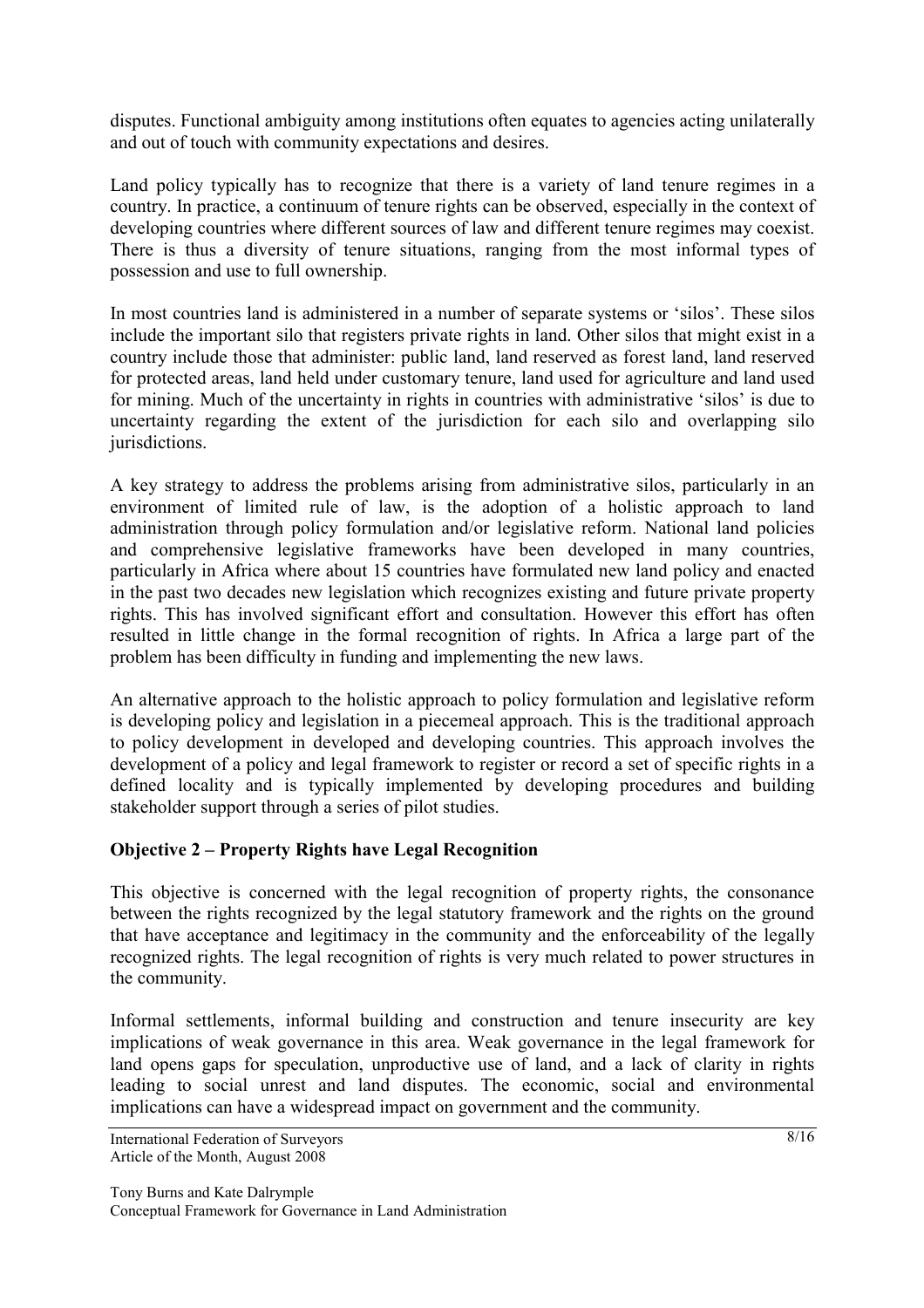There are many projects that have successfully implemented programs to systematically register rights. These projects cover a wide number of countries, including Thailand, Lao PDR, Indonesia, Honduras, Peru, Armenia, and Kyrgyz Republic. The systematic process, which is typically undertaken as an open process for the whole village or community, is usually more transparent than the traditional sporadic approach. The systematic approach provides the metrics for a production process with checks and balances. A systematic process is also most cost-effective, particularly where geodetic control or base mapping is required.

A key requirement for an efficient systematic process is the fact that the teams in the field have clear rules to establish rights. Many of these rules are based on the recognition of longterm occupation rather than the provision of documentary evidence. Pilot activity is an important strategy to build capacity by developing and field testing efficient procedures, and building stakeholder support. A key lesson from several projects is that municipal and administrative boundaries and easements should be defined as part of the systematic registration process. In many countries changes in other requirements such as planning norms and standards are necessary before formalization can be undertaken.

Although there has been success in systematic registration in many countries, fewer countries have been able to keep property in the formal system and encourage a 'registration culture.' In many countries there is often a long list of unclear prerequisites for the registration of rights and frequently there is a great deal of official discretion in how these prerequisites are interpreted and implemented. One strategy that has been implemented to address this problem is the establishment of one-stop-shops (OSSs), where an OSS is a single point of contact that manages the processes required to obtain the necessary approvals.

An alternative approach to formalization or systematic registration is to focus on tenure security rather than regularization. This particularly applies in the case of informal settlements in urban and peri-urban areas, but also to areas under customary and common property regimes. An approach based on tenure security might combine: (i) the provision of both personal rights (such as temporary or permanent permits to occupy, short term leases) and real rights (freehold, surface rights, long-term leaseholds); (ii) the provision of individual rights and of collective rights; (iii) the provision of transferable and of non-transferable rights.

Community understanding of the land rights that are recognized by law and the associated processes to give effect to the legal recognition is essential. The laws need to be consistent with local customs. Gaining an understanding of community practices and concerns is an important first step, particularly in countries where the formal system is neither efficient nor well regarded. Best practice in community awareness includes a comprehensive web page, a customer relations manual that is available to all staff, media training for senior officials, a range of promotional material including posters, brochures and media campaigns on national and local television and newspapers. In less developed countries efforts have focused on village meetings and village plays.

Policy needs to be developed for parcel boundaries and the status of survey records in reestablishing boundaries. One of the dangers of increasing accuracy and decreasing cost of surveying and mapping technology is the specification of a standard just because it is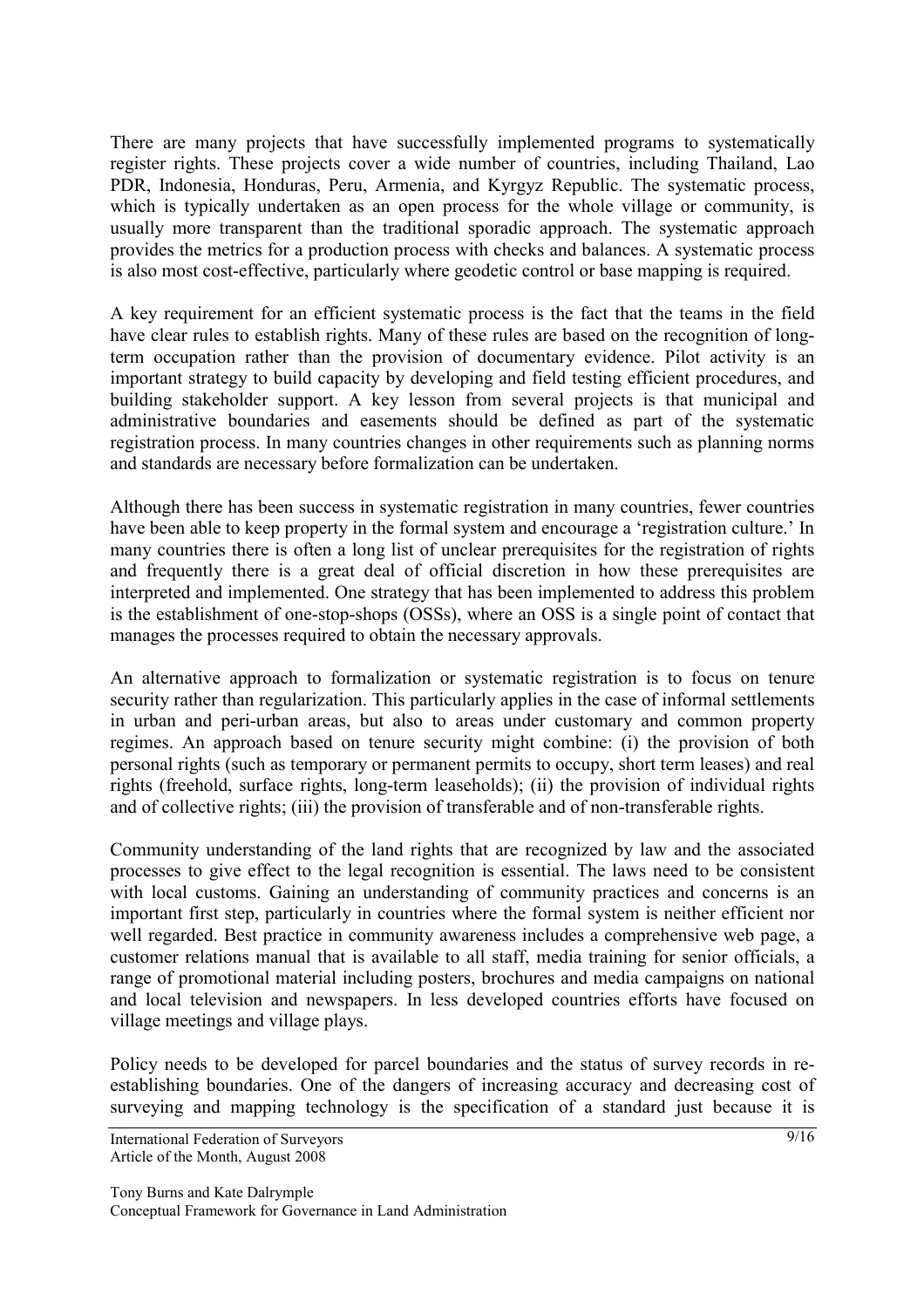technically possible rather than because it is needed. Experience in many countries suggests that survey accuracy is not a major concern. No project in the developing world has been able to implement and sustain high-accuracy surveys over extensive areas of their jurisdiction. Those countries that have been successful in registering significant numbers of titles have tended to concentrate on relatively simple, low cost survey methods and produced graphical standard cadastral index maps.

## **Objective 3 – Land Management instruments are justified, efficient and transparent**

Land management and other instruments, including land use planning and zoning instruments, are justified by externalities and are implemented efficiently and transparently. The land management and administration systems become the foundation for the hierarchy of other instruments which support a wide range of natural resource use rights for activities associated with land, air and water. These include land use zoning, site development, allocation and use of air space, the allocation and use of water resources, and the use and exploitation of fish, forest, mineral and other natural resources. Each level of rights in the hierarchy is accompanied by more a specialised land management governance system because they represent value adding in different markets and economic systems.

Land management is regulated by imposed land use planning and associated development restrictions. Effective land use planning must be in line with community needs and undertaken in a participatory way. The consequence of poor land use planning is informality as people will find informal means to cope with their needs, particularly when planning designs inadequately predict or supply the necessary infrastructure. Issues affecting land use arrangements, which often directly affect people's livelihoods, can result in high levels of social unrest. There are also often problems enforcing master plans as they are either developed without due consideration of implementation arrangements and capacity or developed in a non-participatory approach that meets strong community resistance. Similarly, zoning restrictions should be justified by external effects, and determined in a transparent and participatory way. Regulations and restrictions should be made in line with the capacity to enforce them.

Other forms of formally recognized rights, such as airspace rights for apartments have become important instruments for property development in cities, especially where the supply of approved, serviced land sites is typically a constraint. However, in many developed countries and the former socialist republics, the selling off of rights to apartments without proper governance arrangements has given rise to significant building maintenance and redevelopment problems associated with old and unsafe apartment blocks.

Some countries have moved to register water right allocations and to establish a water trading market to enable water rights attached to land to be traded, often in a manner that is independent of the land itself. Water rights are now becoming a major issue in China, India and other South East Asian countries, with several river systems no longer flowing and water demand dangerously depleting minimal environmental flows. Development of controls on many of these rights will be extremely difficult generally given the lack of or poor state of formal land records management systems and particularly in regard to planning schemes and the provision of public assets under these schemes.

International Federation of Surveyors Article of the Month, August 2008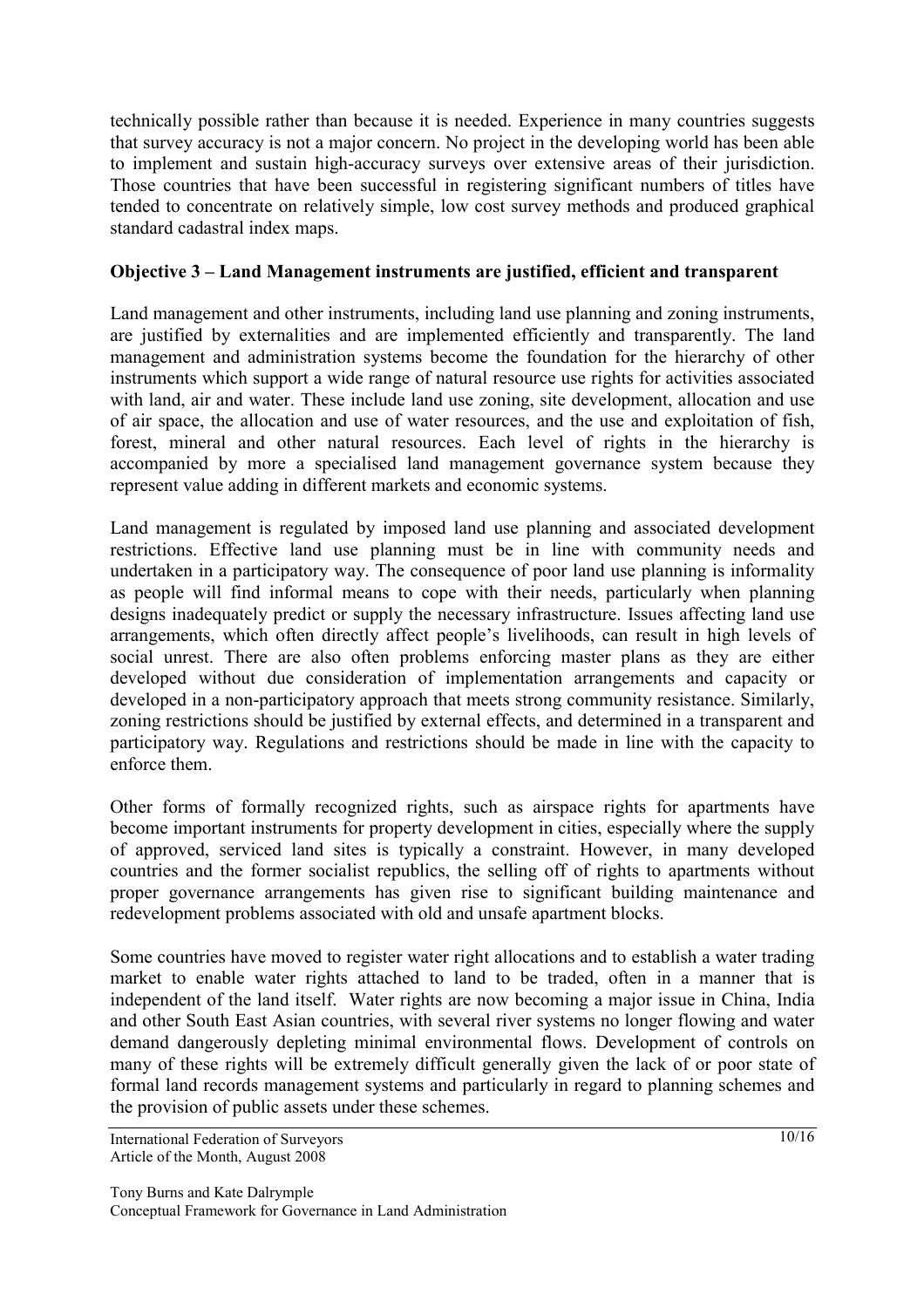In all developed and developing countries there has been a gradual evolution in the systems to recognise rights for the exploitation of natural resources. This evolution has occurred in parallel with the development of systems to recognize private rights in land and in the wider policy context of the management of common pool natural resources, the recognition of and disposal of public land, and tax and fiscal policy. There has been a general trend to separate systems to allocate and exploit natural resource from the systems to recognize land rights. An example of this is the policy introduced in the nineteenth century in most developed countries to separate mineral rights from land rights. A more recent example is the separation in many countries of water rights from land rights. The systems introduced to support these policies are models for many developing countries. The recent initiatives to recognize and support carbon trading and growing concern about climate change will add increased emphasis on the need for improved systems for recording natural resource rights and distributing the benefits from the allocation of these rights.

### **Objective 4 – Land Administration institutions have clear mandates, and operate transparently**

Land administration will only operate at an optimum when the roles and responsibilities of all interested agencies are clear, unambiguous and followed accordingly. This applies both horizontally between agencies and vertically between levels of hierarchy, factoring in private sector and community involvement. Introducing good governance techniques into public sector organizations often requires widespread changes. A common approach in land administration reform activities is to streamline services. This often requires merging of agency responsibilities into a single "land" agency, introducing new technology and strengthening human resource capacity. Introducing civil service standards and codes of conduct are two methods to improve operational accountability in the area of human resource capacity.

Effective mechanisms are required to ensure the behaviour of land administration institutions is managed and to eliminate or minimize any negative social impacts of the services provided. Monitoring institutional behaviour in the public sector is often a low priority in developing countries. Without appropriate mechanisms, weak governance can lead to administrative corruption and "financial leakages", overloaded courts, indeterminate dispute resolution, limited protection for the vulnerable, an ineffective implementation of policy and laws and ultimately social unrest.

Cost-effective, accessible and reliable service delivery by land institutions is an important attribute to an overall measure of governance in land administration. Service delivery, most often provided by a government institution, should also be widely used by the public and other institutions. Broad participation in services represents equity of access regardless of authority, wealth, location, ethnicity or gender. The impact of poor governance within a land administration institution is often reflected in poor service delivery. Issues include user uncertainty, a lack of public trust and participation, slow service delivery, high and uncertain costs and an unsustainable system. The overall process of service delivery should be seen as business rather than bureaucratic processes. Streamlining of process flows is an essential part

International Federation of Surveyors Article of the Month, August 2008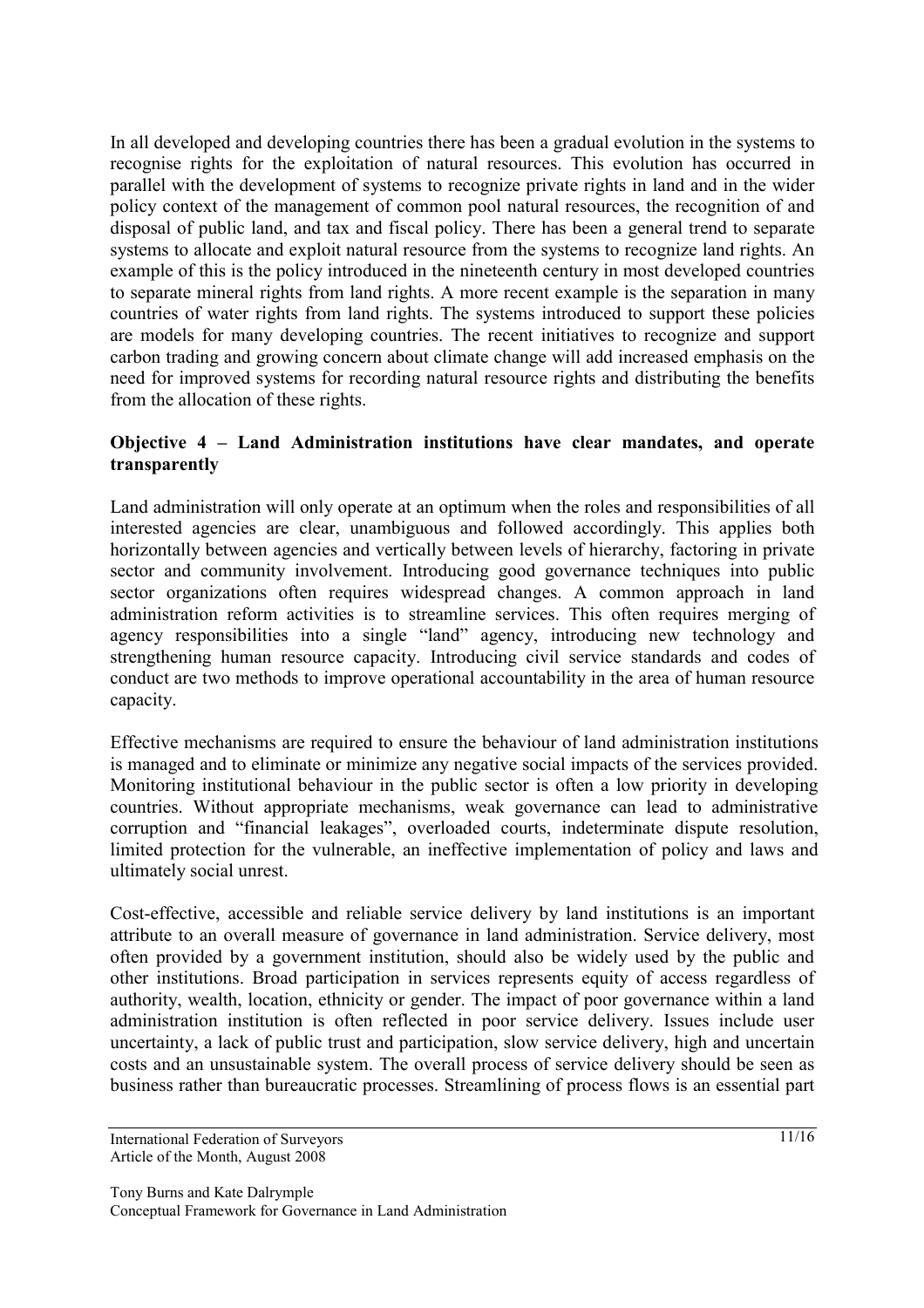of achieving efficiency. Computerization may be a means to doing this, but more readily, this should be undertaken as a complementary tool.

A large part of effective service delivery is good records management. This is essential for maintaining the integrity of secure tenure through property rights registration. Record data should be simple and unambiguous. The actual records should be easily identifiable and retrievable. Dealings with records need to be undertaken according to a set of standard procedures that are set out in operational manuals. A comprehensive set of procedures should include variations to procedures caused by technology, levels of authority and the location of services.

The system should be readily accessible to those registering dealings, considering costs as well as information and procedural requirements. A cost structure needs to be applied that is not an undue barrier to participation. Physical access often requires some level of service to be decentralized. Options of one-stop-shops, private-public-partnerships for front office services, local lodgement points and mobile services are different strategies that offer services close to the public. Registration procedures need to be clearly understood by the general public without the unnecessary involvement of external professional service providers.

System sustainability relies on a guarantee of financing to maintain services and operations. This may be achieved through external government budget allocations or self funding structures. Institutions aiming for the latter financing strategy typically demand a reform of the system that addresses inefficiencies and the effectiveness of service delivery. Involving the private sector in service delivery is one approach possible where contracts are well designed and managed.

Capacity building options within the government sector should emphasize efficiency improvements and quality and these strategies should not be limited to technical procedures but involve management resources also.

### **Objective 5 –Land Administration information is reliable and accessible**

Information leads to empowerment. Empowerment means that people can make informed decisions, they have knowledge and capacity to participate, and are able to question decisions which may affect them. This is particularly relevant to the poor who often lack vital information, communication mechanisms and visibility to voice their concerns (UNDP 2003). Broad access to information is also critical for policy making. Public dialogue and disclosure of information between government sectors is important. Increased access, information sharing and dialogue assists policy development to ensure policies reflect the needs of the people.

Similar to the effects of weak governance on service delivery, issues arising from a lack of information include public distrust, lack of oversight, poor data management, and underutilized data for decision making in both government and private sectors. Quality and reliability of data in the public arena requires a level of control in the maintenance and dissemination of data. Therefore roles, responsibilities and obligations of data custodians of information should be clear in both the public and private sectors. An industry model to set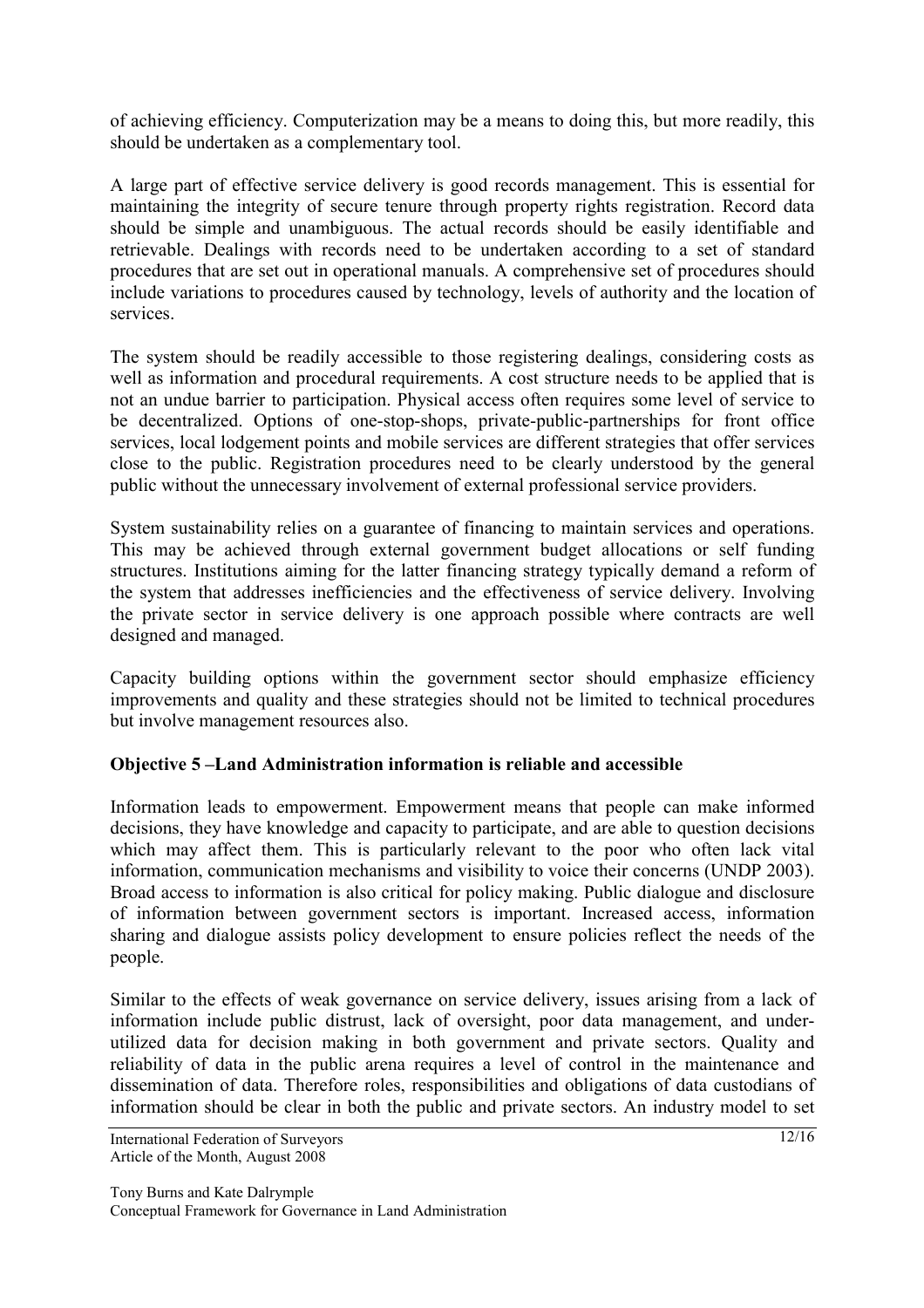data security and cost structures between 'free' versus 'fee' public information, and access and dissemination policies for onward use of the data should be considered at high level.

Broad access to information is an empowering and participatory mechanism for a land administration system operating under conditions of good governance. Strategies for ensuring accessible information are overcome in theory once there is general consensus by government at a high level that public records should be made available upon request. Once a positive decision on access is made by a government that balances privacy, security and public access concerns, access strategies can be readily put in place. Practical obstructions to access information are acknowledged as an issue in many countries particularly where there has been a long period of poor record management. Access to any public information should be up-todate, unambiguous, and reliable.

Computerization strategies are very useful for supporting public information access policies as they can significantly improve storage, access, retrieval and sharing of data, both spatial and textual. Computerization is also essential for web based access. Ensuring adequate resources are available to support computerization and ongoing maintenance is critical. This also requires systems be in place to integrate decentralized operations whether they are manual or automated. The cost of this reform strategy should ensure that those costs passed on to the consumer are not overly onerous. Accessible and easily adaptable information will increase demand for its use in decision making. As with first registration, during the early stages of computerization and publicly accessible data, costs should be minimized to encourage participation and increase demand for the formal system and services provided.

## **Objective 6 – Transparent Public Land Management Processes**

Generally, public land and other public assets are badly managed throughout the world. There is limited awareness of both the consequences of weak governance in public land management and how to improve the situation. Public land is often treated as a "free good", whereas "good" land in terms of location, use and service delivery is in fact scarce and valuable. State land allocations are often not undertaken transparently. The state may be stripped of its assets through "land-grabbing", i.e. the transfer of state land into private hands through questionable, if not illegal, means. Illegal land exchanges usually leave special interest groups favoured in land and other natural resource concessions. There may be political interference in management decisions, and compulsory purchase may be used inappropriately to further private interests.

The possible impact of illicit misappropriation of state assets on development processes and poverty eradication is enormous. It has both direct and indirect negative impacts on development. Economic and social impacts, including social unrest and disputes are widespread due to illegal allocations, disposal and use of public land.

Public land management is a critical factor for ensuring good governance in the administration of land in a country. There are common factors involved in poor public land management. There is typically ambiguity in authoritative roles and responsibilities, a lack of accountability or methodology in the systems of allocation, appropriation, disposal or use of public land, and a lack of information on state assets. Weak governance in this area has direct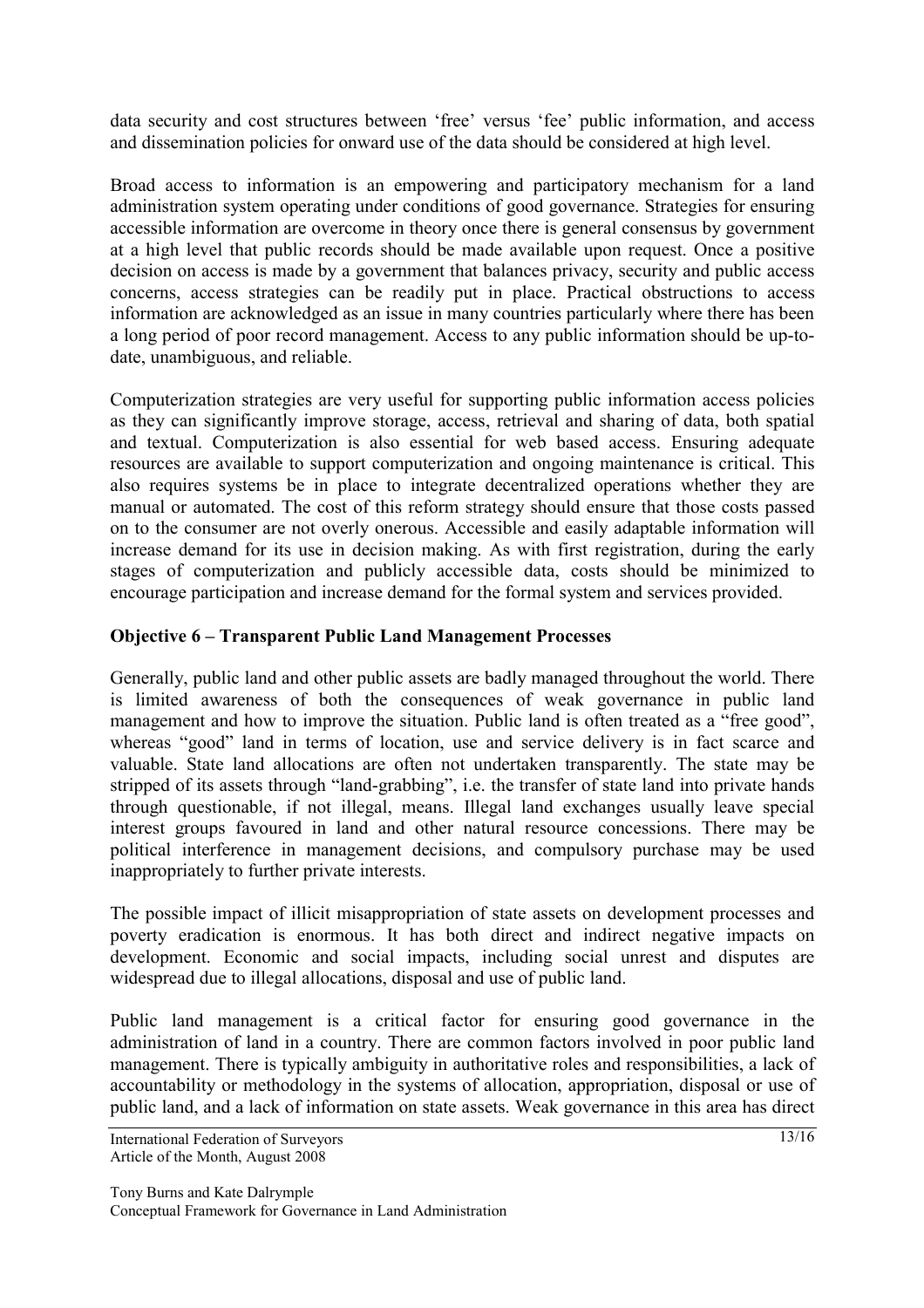and indirect implications for citizens, and broader effects on economic development, political legitimacy, peace and security and development cooperation. There are a number of elements that can be applied to a strategy for developing good governance in this area. These elements are applicable to any country situation or stage of development. While the following strategies have good intentions, reform is difficult as key stakeholders in the equation often have vested interest in keeping the status quo. Therefore, these suggestions are best applied in parallel within a whole-of-government "good governance" strategy.

## **Objective 7 –Property Valuation serves the market need and taxation is clear and efficient in support of policy**

Property valuation and taxation has important implications for governance in land administration. Land resources in all societies are finite and a fundamental basis for social and economic development. An equitable, fair and easily understood taxation system is more likely to have willing participants, than an unclear and non-transparent system.

Poor systems for property valuation and taxation can be an indication of poor governance in land administration. These lead to uncertainty in market prices, difficulties in valuing property, constrained land markets, increased land disputes and appeals, loss of revenue and inequitable property tax burdens.

Valuation procedures provide the framework for statutory valuation purposes and should be transparent and fair. Different methods for valuing property depend on the sophistication of the property market. A standardized method should nonetheless be chosen that covers all property. Valuation information or sale values should be made publicly available to improve transparency in the property market. These elements are necessary to remove the common practice of under-declared values associated with high property transfer fees and taxation rates.

### **Objective 8 – Judicial and non-judicial institutions are accessible to resolve disputes**

Land administration systems should aim to assist the resolution of disputes over land. Mechanisms to resolve disputes may be available through the judicial system or alternative administrative systems. These mechanisms must be accessible, unbiased and efficient in resolving disputes for all citizens. During initial adjudication of property rights, local level adjudication teams that work directly in the village with local authority is an effective strategy for resolving minor boundary or rights disputes to advance formal registration. Strategies for dispute resolution must be culturally sensitive and guidelines should be prepared to assist mediations that encounter conflicting issues between customary and statutory laws.

# **5. CONCLUSION AND FUTURE DEVELOPMENT**

This paper presented the current approach taken in attempting to translate governance into the land domain. Drafting a Conceptual Framework will create an investigation platform for governance in land administration. This framework can then be integrated in various country contexts to help in the identification of structural deficiencies that lead to unsatisfactory

International Federation of Surveyors Article of the Month, August 2008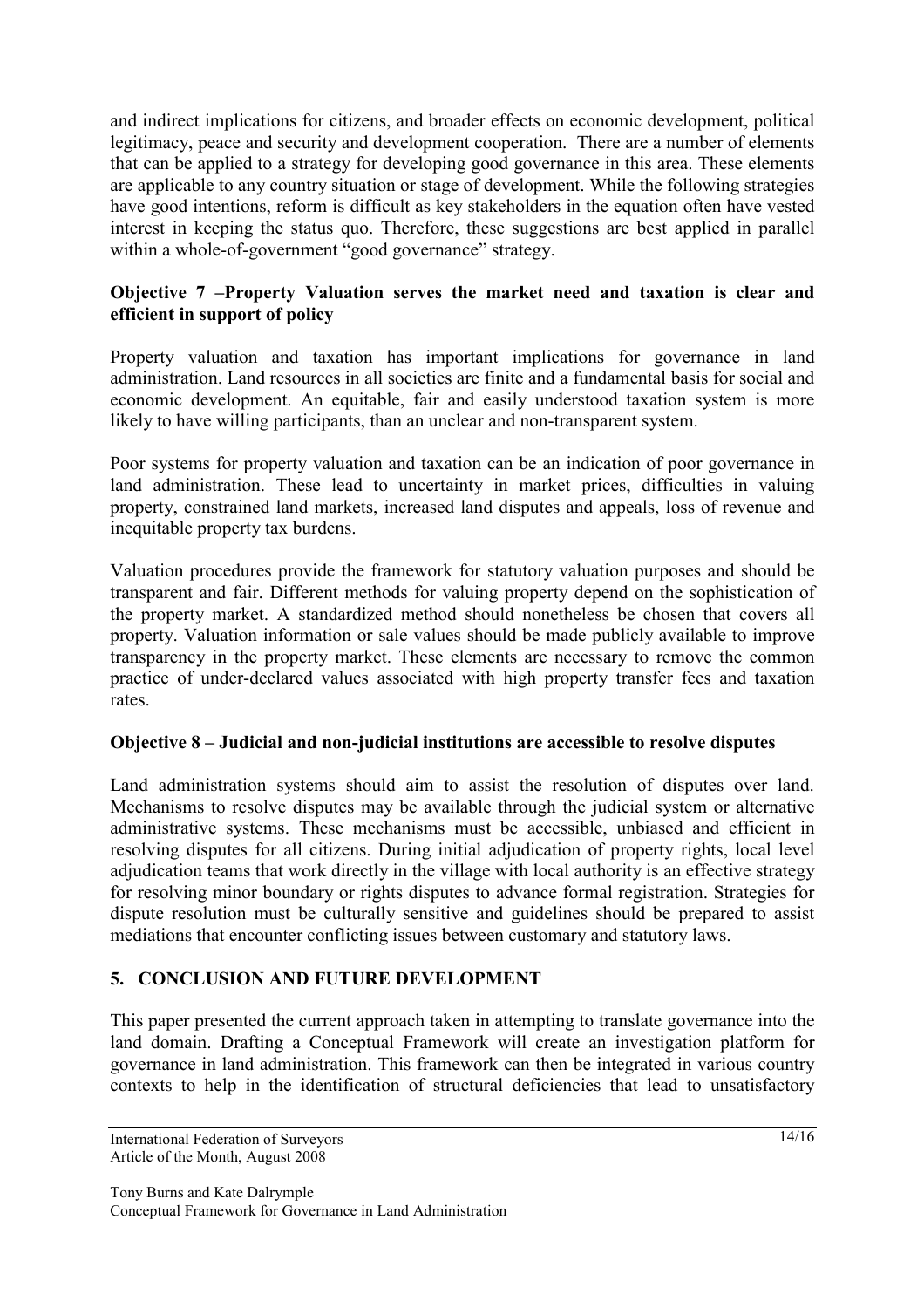performance in the land domain. This can be used to devise more complementary policies to ensure positive outcomes within the land administration domain.

The draft Conceptual Framework has undergone rigorous consultative process with a range of land administration experts. In the main draft Conceptual Framework document, of approximately 180 pages, each of the eight objectives are comprehensively illustrated using current practices and project examples, largely from World Bank experience. The eight objectives and study approach highlight the key themes and sub-themes and how these themes are interpreted in terms of the implications where governance is lacking. The scope largely interacts with fair policies, legitimate rights, participatory land management, transparent institutional functioning, especially in terms of public land management, information access, clear and efficient land valuation and taxation and equitable dispute resolution procedures.

Continuing with the development of this draft Conceptual Framework requires further economic analysis. Following this, the next phase will concentrate on developing a final set of indicators and a rigorous methodology to conduct country case studies which assess governance in land administration.

## **ACKNOWLEDGEMENTS**

This paper is based on preliminary findings from a broader study on land sector governance by the World Bank's Agriculture and Rural Development Department, with support from FAO, UN-Habitat, and other development partners. The views expressed here are those of the authors and do not necessarily represent those of the World Bank, its Executive Directors, the countries they represent, or of any of the supporting institutions. The authors appreciate the comments and advice of the Bank team as well as other members of the project advisory committee, case study authors, and comments from the public during the e-conference. A number of authors are contributing to the development of the Conceptual Framework and there experiences and wisdom are greatly appreciated.

# **REFERENCES**

Burns, T., 2007. Land Administration Reform: Indicators of Success and Future Challenges, Agriculture and Rural Development, Discussion Paper 37, World Bank.

Dobriansky, P., 2003. Principle of Good Governance, Economic Perspectives, March.

FAO, 2007. Good Governance in Land Tenure and Administration: Land Tenure Studies 9, Rome, FAO.

Grindle, M. S., 2007. "Good Enough Governance Revisited." Development Policy Review 25(5): 553-574.

McAuslan, P., 2002. "Tenure and the Law." In Land, Rights and Innovation: Improving Tenure Security for the Urban Poor, ed G. Payne. London: ITDG Publishing.

UNDP, 2003. Access to Information, UNDP Practice Note, prepared for UNDP.

UNESCAP, -. What is Good Governance?, Poverty Reduction Section, Bangkok.

UNHABITAT, 2004. Urban Governance Index: Conceptual Foundation and Field Test Report, August.

International Federation of Surveyors Article of the Month, August 2008